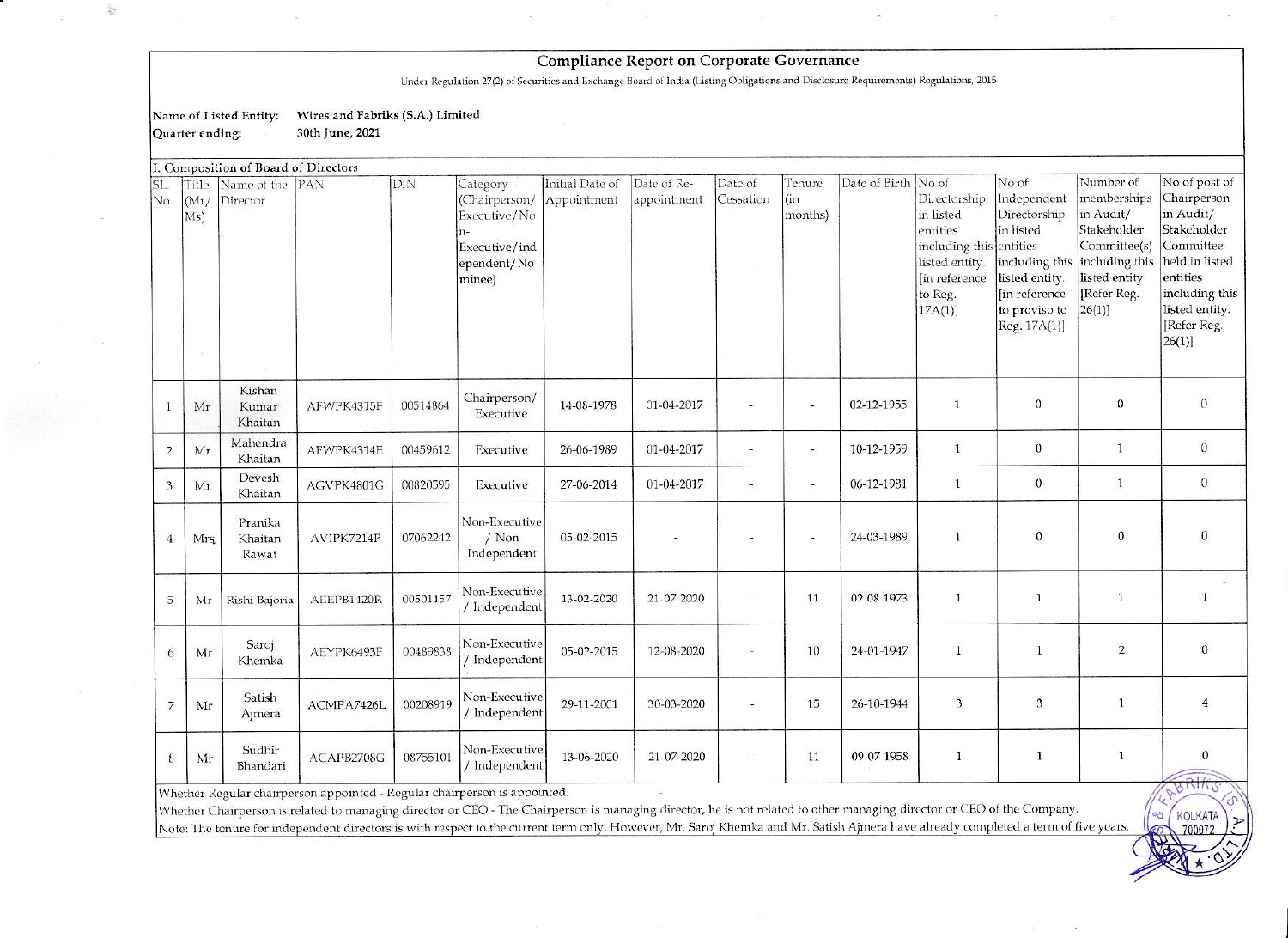| II. Composition of Committees                       |                                                                          |                                                           |                                         |                                                                        |                                                                   |                        |                                                                       |
|-----------------------------------------------------|--------------------------------------------------------------------------|-----------------------------------------------------------|-----------------------------------------|------------------------------------------------------------------------|-------------------------------------------------------------------|------------------------|-----------------------------------------------------------------------|
| Name of Committee                                   |                                                                          | Name of Committee members                                 |                                         | Category (Chairperson/Executive/Non-<br>Executive/Independent/Nominee) |                                                                   | Date of<br>Appointment | Date of Cessation                                                     |
|                                                     |                                                                          | Mr. Satish Ajmera                                         |                                         | Chairperson / Non-Executive/ Independent                               |                                                                   | 01-04-2021             | 로                                                                     |
|                                                     |                                                                          | Mr. Saroj Khemka                                          |                                         | Non-Executive / Independent                                            |                                                                   | 01-04-2021             | ÷                                                                     |
| 1. Audit Committee                                  |                                                                          | Mr. Rishi Bajoria                                         |                                         | Non-Executive / Independent                                            |                                                                   | 01-04-2021             |                                                                       |
|                                                     |                                                                          | Dr. Sudhir Bhandari                                       |                                         | Non-Executive / Independent                                            |                                                                   | 01-04-2021             | $\sim$                                                                |
|                                                     |                                                                          | Mr. Mahendra Khaitan                                      |                                         | Executive                                                              |                                                                   | 01-04-2021             |                                                                       |
|                                                     |                                                                          | Mr. Saroj Khemka                                          |                                         | Chairperson/ Non-Executive/ Independent                                |                                                                   | 01-04-2021             | $\dot{\phantom{1}}$                                                   |
|                                                     |                                                                          | Mr. Satish Ajmera                                         |                                         | Non-Executive / Independent                                            |                                                                   | 01-04-2021             | ÷                                                                     |
| 2. Nomination & Remuneration Committee              |                                                                          | Mr. Rishi Bajoria                                         |                                         | Non-Executive / Independent                                            | 01-04-2021<br>$\sim$                                              |                        |                                                                       |
|                                                     |                                                                          | Ms. Pranika Khaitan Rawat                                 |                                         | Non-Executive / Non Independent                                        |                                                                   | 01-04-2021             |                                                                       |
|                                                     |                                                                          | Mr. Rishi Bajoria                                         |                                         | Chairperson/ Non-Executive/ Independent                                |                                                                   | 01-04-2021             | $\overline{a}$                                                        |
| 3. Stakeholders Relationship Committee              |                                                                          | Mr. Saroj Khemka                                          |                                         | Non-Executive / Independent                                            |                                                                   | 01-04-2021             | $\ddot{}$                                                             |
|                                                     |                                                                          | Mr. Devesh Khaitan                                        |                                         | Executive                                                              |                                                                   | 01-04-2021             | $\sim$                                                                |
|                                                     | Regular chairperson is appointed for all the Committees mentioned above. |                                                           |                                         |                                                                        |                                                                   |                        |                                                                       |
| III. Meeting of Board of Directors                  |                                                                          |                                                           |                                         |                                                                        |                                                                   |                        |                                                                       |
|                                                     | Date(s) of Meeting (if any) in the previous quarter                      | Date(s) of Meeting<br>(if any) in the<br>relevant quarter | Whether<br>requirement of<br>Quorum met | Number of Directors<br>present                                         | Number of independent<br>directors present                        |                        | Maximum gap between any two<br>consecutive (in number of days)        |
|                                                     | 12.02.2021                                                               | 31.05.2021                                                | Yes                                     | 8                                                                      | $\overline{4}$                                                    |                        | 107                                                                   |
| IV. Meeting of Committees                           |                                                                          |                                                           |                                         |                                                                        |                                                                   |                        |                                                                       |
| Name of the Committee                               | Date(s) of meeting of the<br>committee in the relevant<br>quarter        | Whether<br>requirement of<br>Quorum met<br>(details)      | Number of<br>Directors present          | Number of<br>independent directors<br>present                          | Date(s) of meeting of the<br>committee in the<br>previous quarter |                        | Maximum gap between any two<br>consecutive meetings in number of days |
| Nomination and<br><b>Remuneration Committee</b>     | 31.05.2021                                                               | Yes                                                       | $\overline{4}$                          | 3                                                                      | 12.02.2021                                                        |                        | 107                                                                   |
| Stakeholder Relationship<br>Committee               | 31.05.2021                                                               | Yes                                                       | 3                                       | $\overline{2}$                                                         |                                                                   |                        |                                                                       |
| Corporate Social<br><b>Responsibility Committee</b> | 31.05.2021                                                               | Yes                                                       | 3                                       | $\mathbf{1}$                                                           |                                                                   |                        |                                                                       |
| Audit Committee                                     | 31.05.2021                                                               | Yes                                                       | 5                                       | $\overline{4}$                                                         | 12.02.2021                                                        |                        | 107<br><b>OOV KOLKATA</b>                                             |

 $\sim$ 

 $\overline{\phantom{a}}$ 

 $\frac{1}{\sqrt{2}}$ 

.<br>S

.<br>D

 $\frac{1}{2}$ 

 $\overline{\mathfrak{M}}$